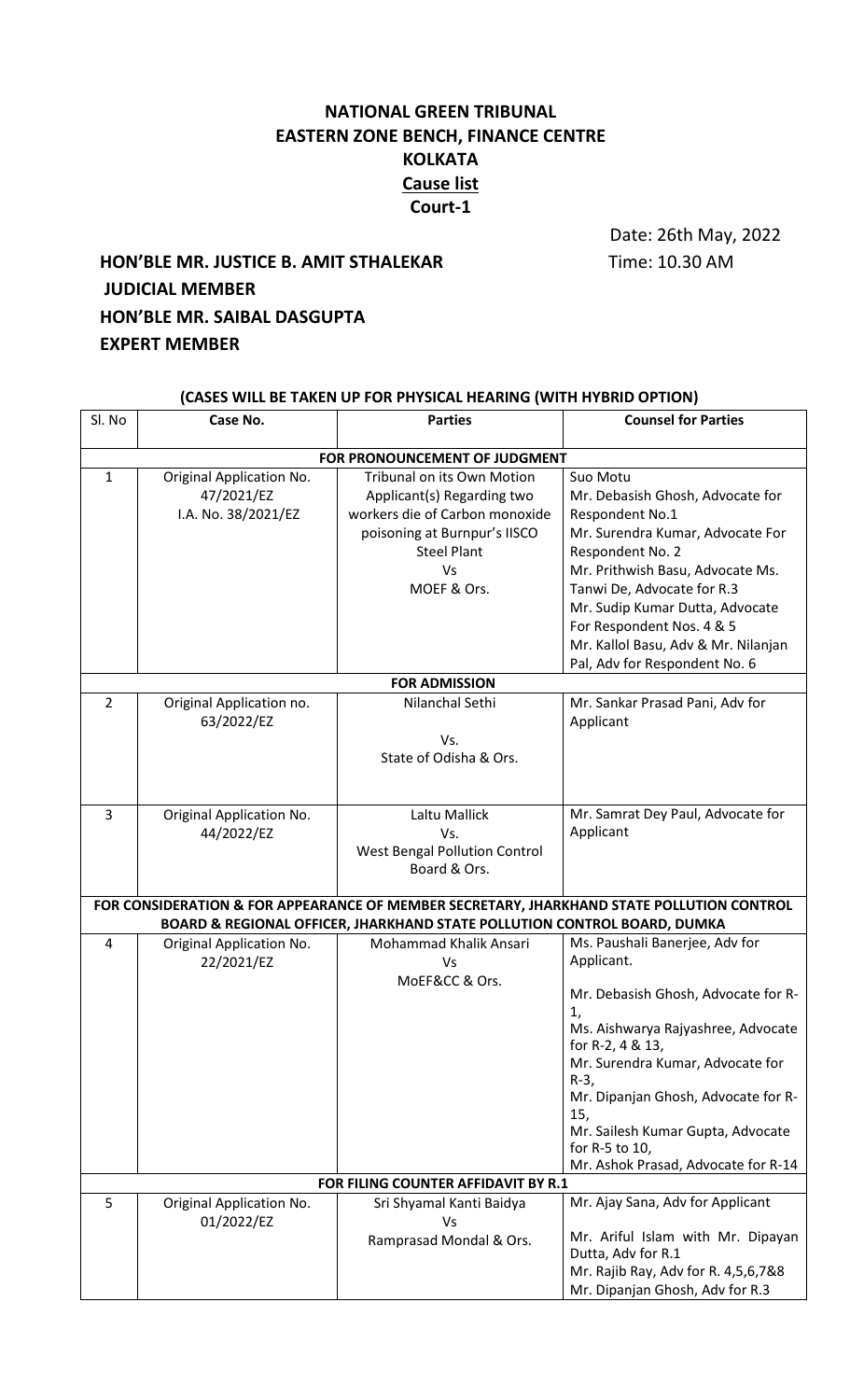|                |                                  | <b>AFTER NOTICE</b>                             |                                         |
|----------------|----------------------------------|-------------------------------------------------|-----------------------------------------|
| 6              | Original Application No.         | <b>Tribunal On its Own Motion</b>               | Suo Mtu                                 |
|                | 43/2022/EZ                       | Re: Movement of Heavy loaded                    |                                         |
|                |                                  | dumpers, trucks and traffic                     | Mr. Dipanjan Ghosh, Adv for R.1         |
|                |                                  | control on the roads around                     |                                         |
|                |                                  | Shivmandir Bazar & adjoining                    |                                         |
|                |                                  | Area                                            |                                         |
|                |                                  | Vs.                                             |                                         |
|                |                                  |                                                 |                                         |
|                |                                  | West Bengal Pollution Control                   |                                         |
|                |                                  | Board & ors                                     |                                         |
|                |                                  | FOR FILING OF AFFIDAVIT BY STATE                |                                         |
| $\overline{7}$ | <b>Execution Application No.</b> | R.K. Singh                                      | Mr. Ritwick Dutta, Adv a/w Mr. Rahul    |
|                | 01/2021/EZ                       | Vs                                              | Choudhary, Adv Mr. Saurabh              |
|                | In                               | Union of India & Ors.                           | Sharma, Adv for Applicant               |
|                | O.A No. 45/2019/EZ               |                                                 |                                         |
|                |                                  |                                                 | Ms. Aishwarya Rajyashree, Adv for       |
|                |                                  |                                                 | R. 2,4 & 5                              |
|                |                                  |                                                 | Mr. Ashok Prasad, Advocate for R-3,     |
|                |                                  |                                                 | Mr. Surendra Kumar, Adv for R.6         |
|                |                                  | FOR FILING OF REPLY BY R.1 & 2                  |                                         |
| 8              | Original Application No.         | Z1 Residents' Welfare Association               | Mr. Sankar Prasad Pani, Adv for         |
|                | 11/2022/EZ                       | Vs.                                             | applicant                               |
|                |                                  | Z Estates Private Limited & ors.                | Mr. Kallol Basu, Advocate a/w Ms.       |
|                |                                  |                                                 | Radhika Mishra, Advocate and Mr.        |
|                |                                  |                                                 | Nilanjan Pal, Advocate for R-1 & 2,     |
|                |                                  |                                                 | Mr. Gora Chand Roy Choudhury,           |
|                |                                  |                                                 | Advocate for R-3, SEIAA                 |
|                |                                  |                                                 | Ms. Papiya Banerjee Bihani,             |
|                |                                  |                                                 | Advocate for R-4                        |
|                |                                  |                                                 |                                         |
|                |                                  | FOR FILING OF AFFIDAVIT BY STATE & MOEF         |                                         |
| 9              | Original Application No.         | Tribunal on its own motion                      | Suo Motu (SUBANSIRI HYDEL)              |
|                | 18/2022/EZ                       | Regarding non compliance of EC                  | Mr. Soumitra Mukherjee, Adv for         |
|                |                                  | conditions by 2000 MW Lower                     | R.1                                     |
|                |                                  | Subansiri Hydel Project                         | Mr. Anil Srivastava, Adv a/w Mr.        |
|                |                                  | Vs.                                             | Ashok Prasad, Adv for R.2,3 & 4         |
|                |                                  | MOEF & Ors                                      | Mr. Dhiraj Trivedi, Assistant Solicitor |
|                |                                  |                                                 | General a/w Ms Amrita Pandey, Adv       |
|                |                                  |                                                 | for R.5                                 |
|                |                                  | FOR FILING OF AFFIDAVIT BY R.3 & 6              |                                         |
| 10             | M.A. 04/2021/EZ                  | Subhas Datta                                    | Mr. Subhas Datta, Applicant in          |
|                | In                               | Vs                                              | Person                                  |
|                | Original Application No.         | State of West Bengal & Ors.                     |                                         |
|                | 158/2016/EZ                      |                                                 | Mr. Sibojyoti Chakraborty, Adv for R.   |
|                |                                  |                                                 | $1,2,3$ & 4                             |
|                |                                  |                                                 | Mr. Dipanjan Ghosh, Adv for R.6         |
|                |                                  | ITEM NO. 11 & 12 WILL BE TAKEN UP ON 30.05.2022 |                                         |
|                |                                  | <b>FOR FURTHER CONSIDERATION</b>                |                                         |
| 11             | Original Application No.         | Subhas Datta                                    | Subhas Datta, Applicant in person       |
|                | 136/2015/EZ                      | Vs                                              |                                         |
|                | M.A No. 191/2017/EZ              | State of West Bengal & Ors.                     | Ms. Madhumita Bhattacharjee,            |
|                |                                  |                                                 |                                         |
|                |                                  |                                                 | Advocate for Respondent Nos. 1 to       |
|                |                                  |                                                 | 7, 10 to 13                             |
|                |                                  |                                                 | Mr. Dipanjan Ghosh, Advocate for        |
|                |                                  |                                                 | Respondent No. 8                        |
|                |                                  |                                                 | Mr. Gora Chand Roy Choudhury,           |
|                |                                  |                                                 | Advocate for Respondent No.9            |
|                |                                  |                                                 | Mr. Somnath Roy Chowdhury, Adv          |
|                | <b>WITH</b>                      |                                                 | for R.15 (Applicant in M.A              |
|                |                                  |                                                 | 191/2017)                               |
|                |                                  |                                                 | Ms. Paushali Banerjee, Advocate for     |
|                |                                  |                                                 | Respondent No. 20                       |
|                |                                  |                                                 | Ms. Arpita Chowdhury, Advocate for      |